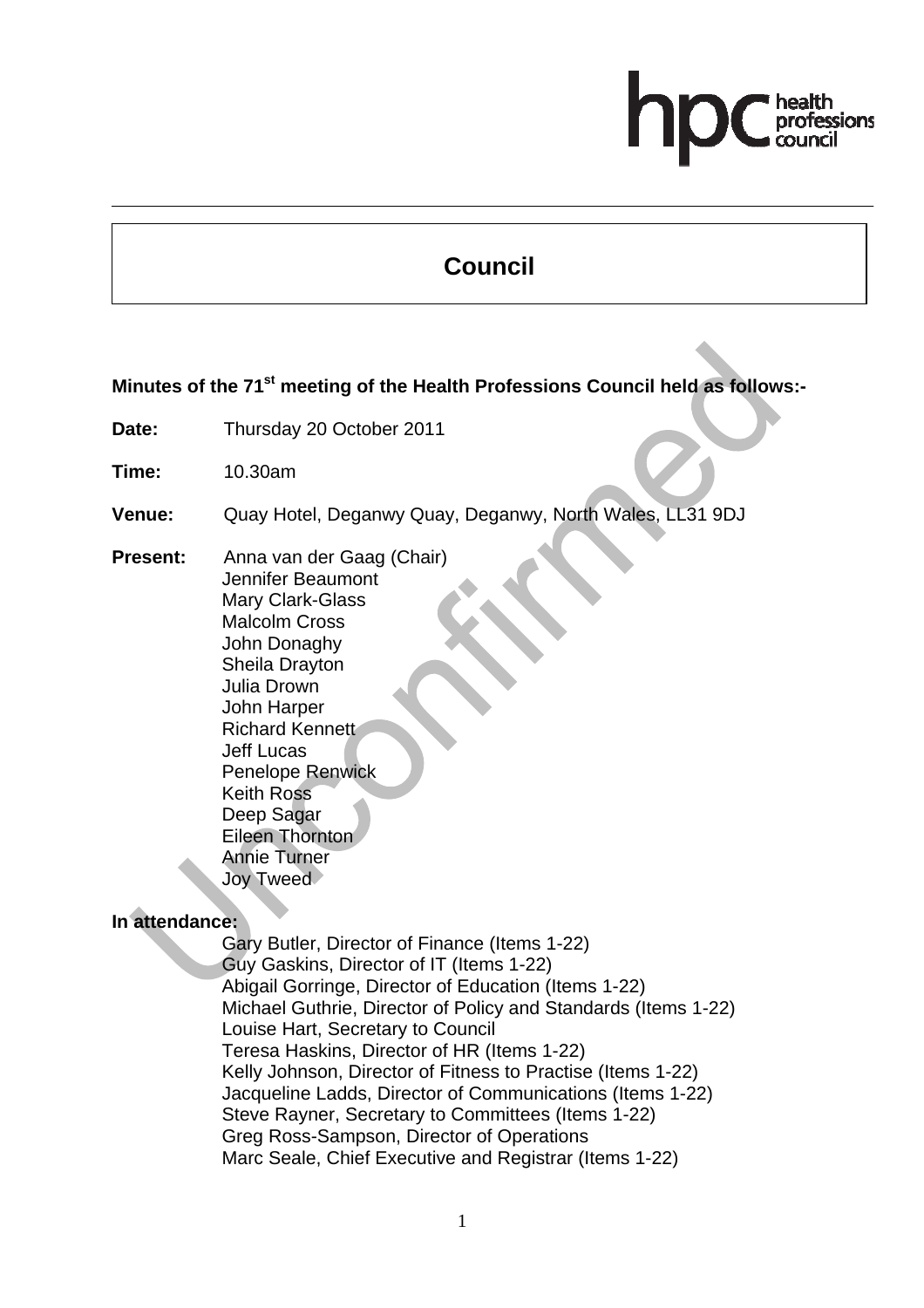# **Item 1.11/173 Chair's welcome and introduction**

1.1 The Chair welcomed all members to the meeting.

# **Item 2.11/174 Apologies for absence**

2.1 Apologies for absence were received from Pradeep Agrawal, Morag MacKellar, Arun Midha and Diane Waller.

# **Item 3.11/175 Approval of agenda**

3.1 The Council approved the agenda subject to the inclusion of an additional appendix under item 8: "Alternative Mechanisms to resolve disputes."

#### **Item 4.11/176 Declaration of Members' Interests**

4.1 Keith Ross declared an interest under items 9 and 10 as his wife is a Council member of CHRE.

# **Item 5.11/177 Minutes of the Council meeting of 22 September 2011 (report ref:-HPC 117/11)**

- 5.1 The Council considered the minutes of the  $70<sup>th</sup>$  meeting of the Health Professions Council as circulated.
- 5.2 It was agreed that the minutes of the 70th meeting of the Health Professions Council be confirmed as a correct record and signed by the Chair.

# **Item 6.11/178 Matters arising (report ref:-HPC 118/11)**

6.1 The Council noted the action list as agreed at the last meeting.

#### Strategy and Policy

#### **Item 7.11/179 Voluntary registration of students – impact assessment and consultation (report ref:-HPC 119/11)**

- 7.1 The Council received a paper for discussion/approval from the Executive.
- 7.2 The Council noted that the HPC could only set up a voluntary register after it had published an assessment of the likely impact of doing so and held a public consultation. At its meetings in March 2011 and May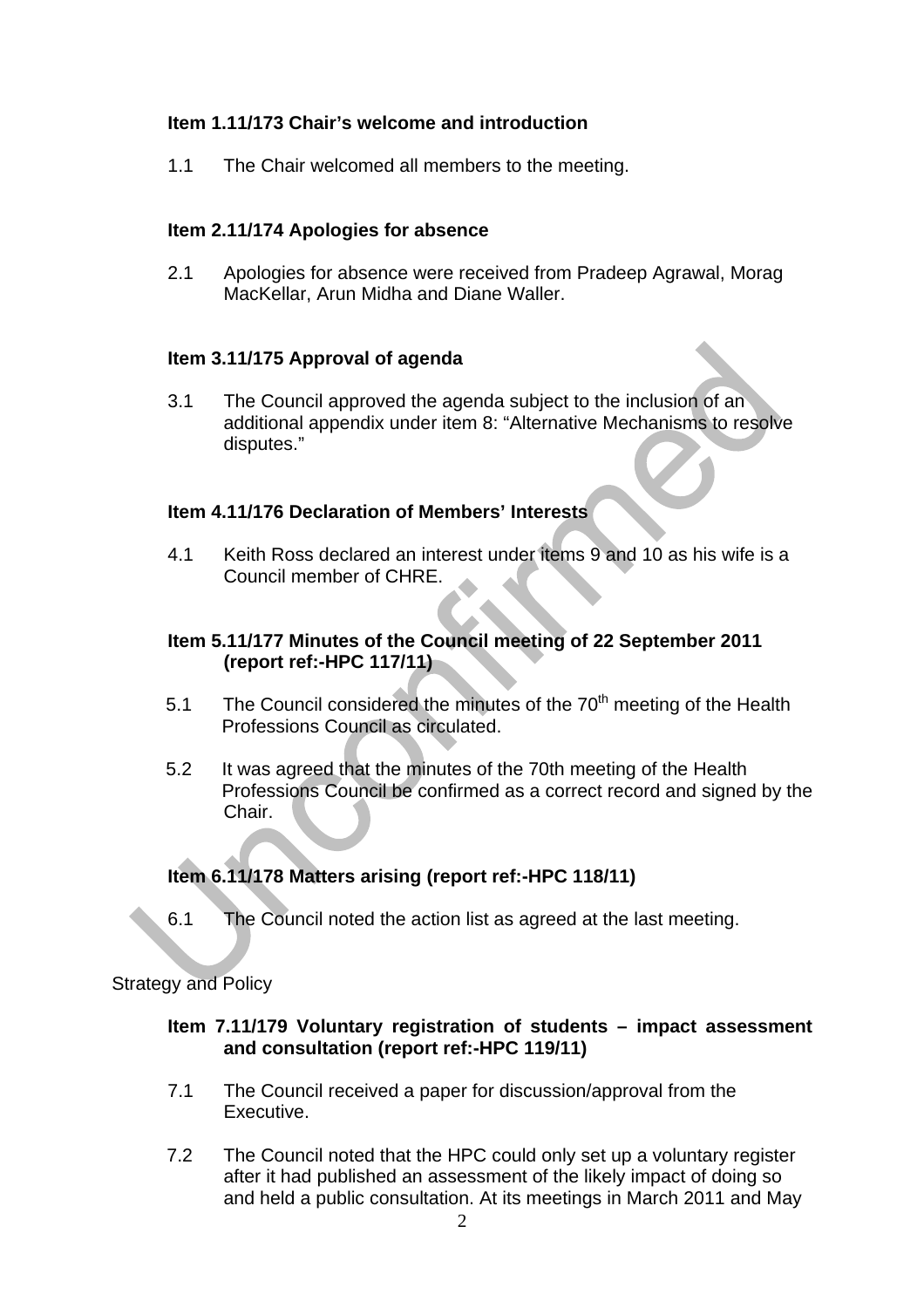2011, the Council had agreed to undertake a preliminary impact assessment looking at the voluntary registration of students and to consult on that impact assessment.

- 7.3 The Council noted that the current paper included a draft of the consultation document and a draft of the 'first stage' impact assessment (which would be published on the HPC website alongside the consultation document).
- 7.4 During the course of the discussion, the following points were made:-

With reference to the consultation document:-

- That question two under paragraph 1.22 on page five, reference should be made to "actual harm" rather than just "risk of harm;"
- Questions nine and ten on page six need to be reviewed to ensure they were balanced i.e. similar questions asked under each;
- That throughout the consultation document, alternative approaches to student registration were detailed. For example, under paragraph 3.11, it details how risk could be mitigated through effective supervision as an alternative to student registration. Concern was expressed that an alternative also needed to be included under paragraph 3.13;
- The suggestion was made that question two on page 13 should be broadened and refer to "students of professions known to you" as opposed to "students in your profession;"
- A further suggestion was made that questions nine and ten on page six should be reversed in order;
	- With regards to questions 11 on page six, a suggestion was made that this should be split into a question on costs, and a question on benefits. It was also suggested that further work should be done to ensure the questions allowed respondents to indicate the cost levels that they would be willing to tolerate in registering students;
- With regards to question 10 on page 15, concern was expressed that when the consultee states that social workers students in England should not be registered by the HPC, they are then asked to suggest an alternative process. However, there was not an alternative. In response, the Council noted that the type of alternatives that could be suggested were in relation to guidance to students or the professional body having a role in some way;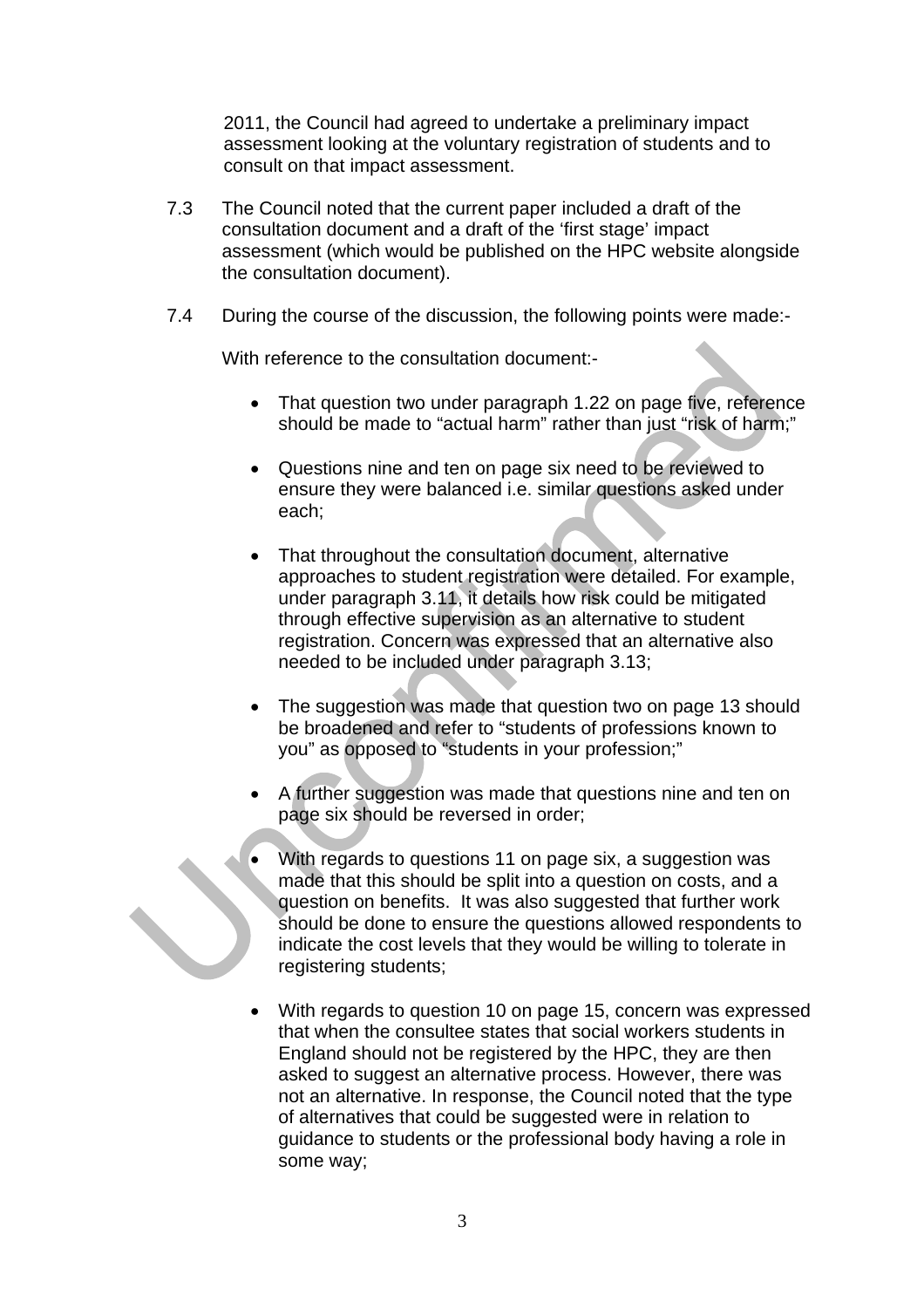• The Council noted in its discussion the importance of ensuring that the policy objectives of this exercise were clearly articulated in the introduction to the consultation document. It was also noted that it was important that the questions gathered the necessary information, avoiding any potential perception that they were leading in any way.

With reference to the impact assessment document:-

- In relation to paragraphs 2.2 and 3.4, clarification was required in relation to what the Health and Social Care Bill states in terms of which registers will transfer from the GSCC to the HPC.
- 7.5 The Council approved the 'first stage impact assessment' and consultation document for publication subject to consideration of the amendments suggested during the course of discussion and minor editing amendments.

# **Item 8.11/180 Alternative Mechanisms to resolve disputes (report ref:- HPC 120/11)**

- 8.1 The Council received a paper for discussion/approval from the Executive.
- 8.2 The Council noted that, in October 2011, IPSOS Mori's research commissioned by HPC had been published. The paper set out how the Executive proposed to progress with that work.
- 8.3 The Council noted that the Executive intended to take forward recommendations 1 and 2 from the research by establishing a voluntary mediation project to determine the use and value of such a process to complainants and registrants, with a focus on its contribution to public protection.
- 8.4 The Council noted that any pilot project would have:
	- a staged approach according to the phases of the fitness to practise process;
	- clear eligibility criteria as to the types of cases that should be considered;
	- a voluntary nature;
	- a six month trial, or 6 cases (whichever comes sooner) for each phase of the process;
	- pre and post evaluation measures to assess the impact of the mediation process for the parties using established evaluation tools including the costs of the scheme;
	- a six month follow up on the success or otherwise of the process for both parties;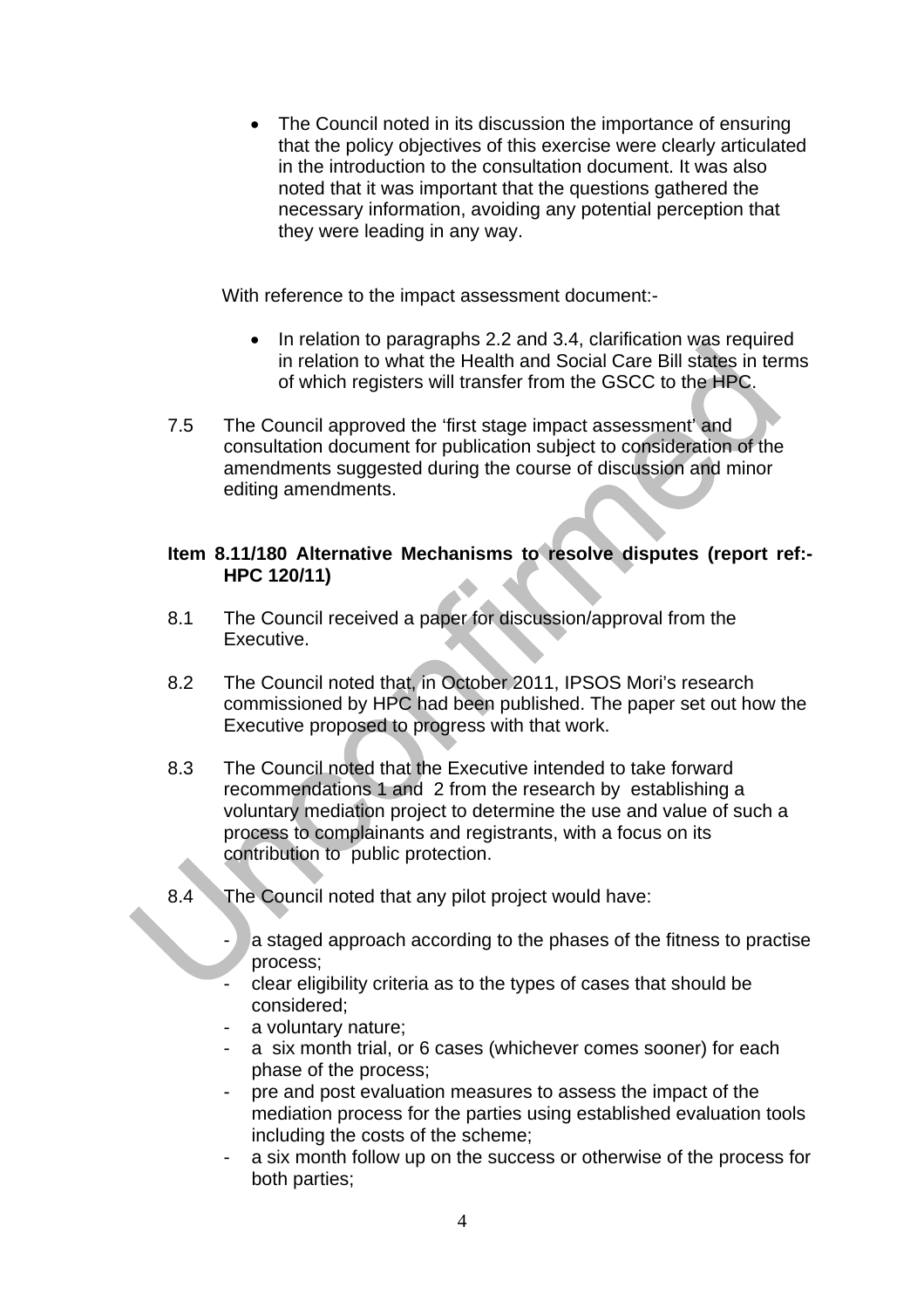- a clear communication plan in place around the pilot and its purpose; and
- a clear dissemination strategy at the conclusion of the study.
- 8.5 During the course of the discussion, the following points were made:-
	- That the reference to "complainant" under paragraph 5.1 on page five (Informed consent from all parties…….) needed to be widened since the complainant may not necessarily be the person directly involved in the action which led to a complaint;
	- Concern was expressed that a large amount of resource should not be put into the pilot and a detailed cost analysis carried out as part of the pilot;
	- The Council noted that a pilot would assist the Council in making an informed decision as to whether to progress with this alternative method for resolving disputes;
	- That whilst costs should be taken into consideration in determining whether to progress with a pilot, it was also important to consider those registrants going through the current FtP process and how they may benefit from a different approach;
	- Concern was expressed that any alternative scheme should not detract from the core business of HPC;
	- That it was important to quality assure any new processes introduced.
- 8.6 The Council agreed that the Executive should conduct a voluntary mediation project to determine the use and value of such a process to complainants and registrants, with a focus on itscontribution to public protection.

# **Item 9.11/181 CHRE performance review 2010/11 (report ref:-HPC 121/11)**

- 9.1 The Council received a paper for discussion/approval from the Executive.
- 9.2 The Council noted that, in June 2011, the Council for Healthcare Regulatory Excellence (CHRE) had published its 2010/2011 performance review of the healthcare regulatory bodies, including its performance assessment of the HPC. The paper discussed the outcomes of the review, summarised and discussed CHRE's assessment of HPC's performance and highlighted other areas of interest.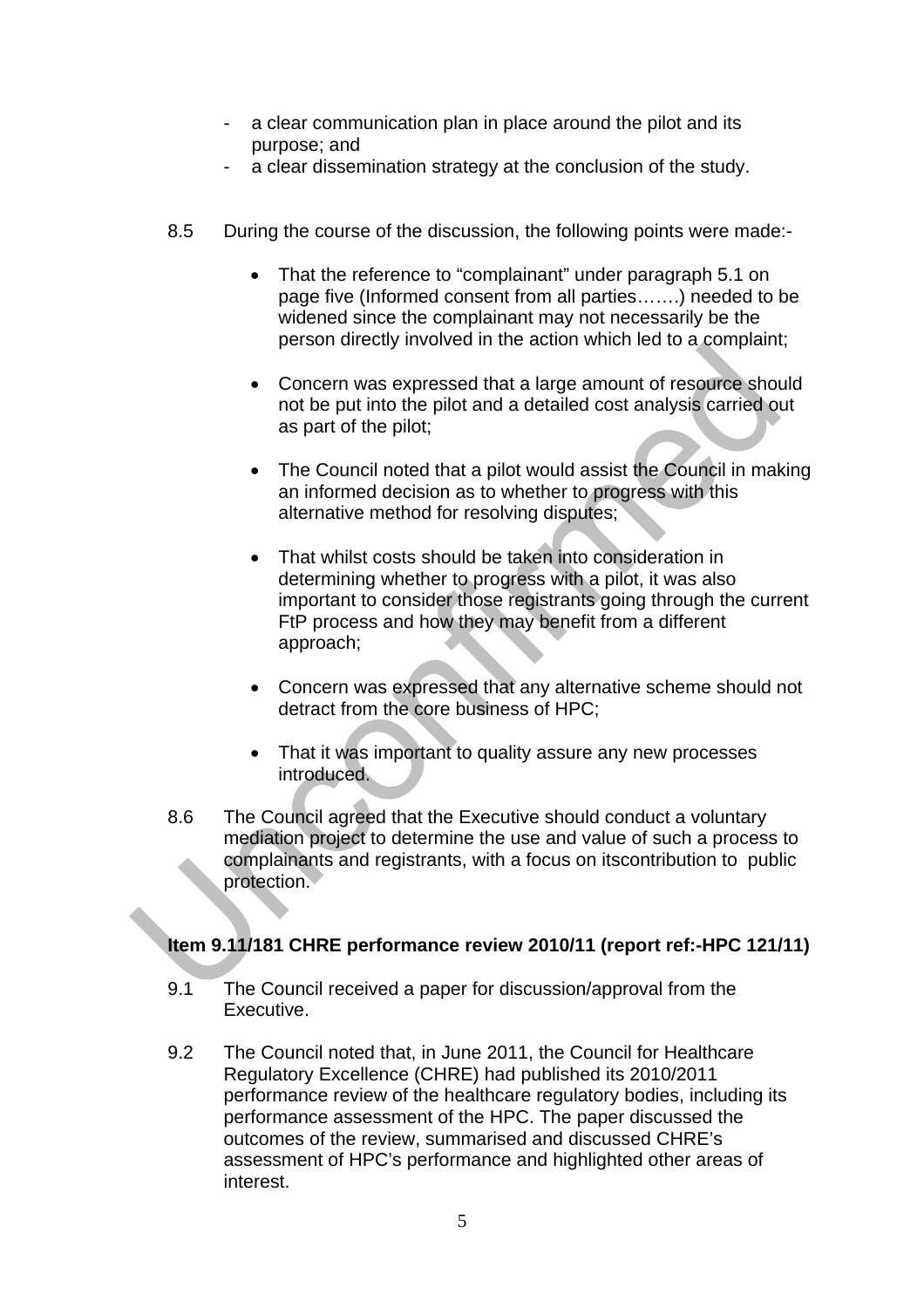- 9.3 The Council noted that HPC had received a positive performance review report. CHRE considered HPC to be 'an effective and efficient regulator for the diverse range of professions that it regulates' (give page reference).
- 9.4 During the course of discussion, a query was raised in relation to the research carried out on professionalism. The Council noted that this research had been disseminated through a series of seminars and the Council's commitment to be proactive in disseminating research was emphasised.
- 9.5 The Council noted the paper.

# **Item 10.11/182 CHRE report on 'Modern and efficient fitness to practise adjudication' (report ref:- HPC 122/11)**

- 10.1 The Council received a paper for discussion/approval from the Executive.
- 10.2 The Council noted that in August 2011, CHRE had published its advice to the Secretary of State for Health on 'Modern and Efficient Adjudication.' That advice had been requested following the coalition government's decision not to proceed with the establishment of the Office of the Health Professions Adjudicator. CHRE had been asked to 'set out a vision of what a modern, cost effective and efficient adjudication system would like for health professional regulators.'
- 10.3 The Council noted that the paper reviewed the recommendations made by the CHRE as how to achieve their vision of a 'modern and efficient system of adjudication.' The observations and comments of the Executive about the recommendations were included, including an indication of any relevant on-going work being undertaken and any proposed actions as a result of the report.
- 10.4 During the course of discussion, the following points were made:-
	- With reference to paragraph nine of the paper, a suggestion was made that HPC should investigate the use of cost powers. It was further suggested that the introduction of such powers could stop the adoption of delaying tactics by those involved in the process. However, other members felt that the use of cost powers was not appropriate given that the HPC's funding model was not based on this and a registrant did not necessarily invite Fitness to ractiseproceedings;
	- The Council noted that a cost driven model could move the fitness to practise regime to a more adversarial approach yet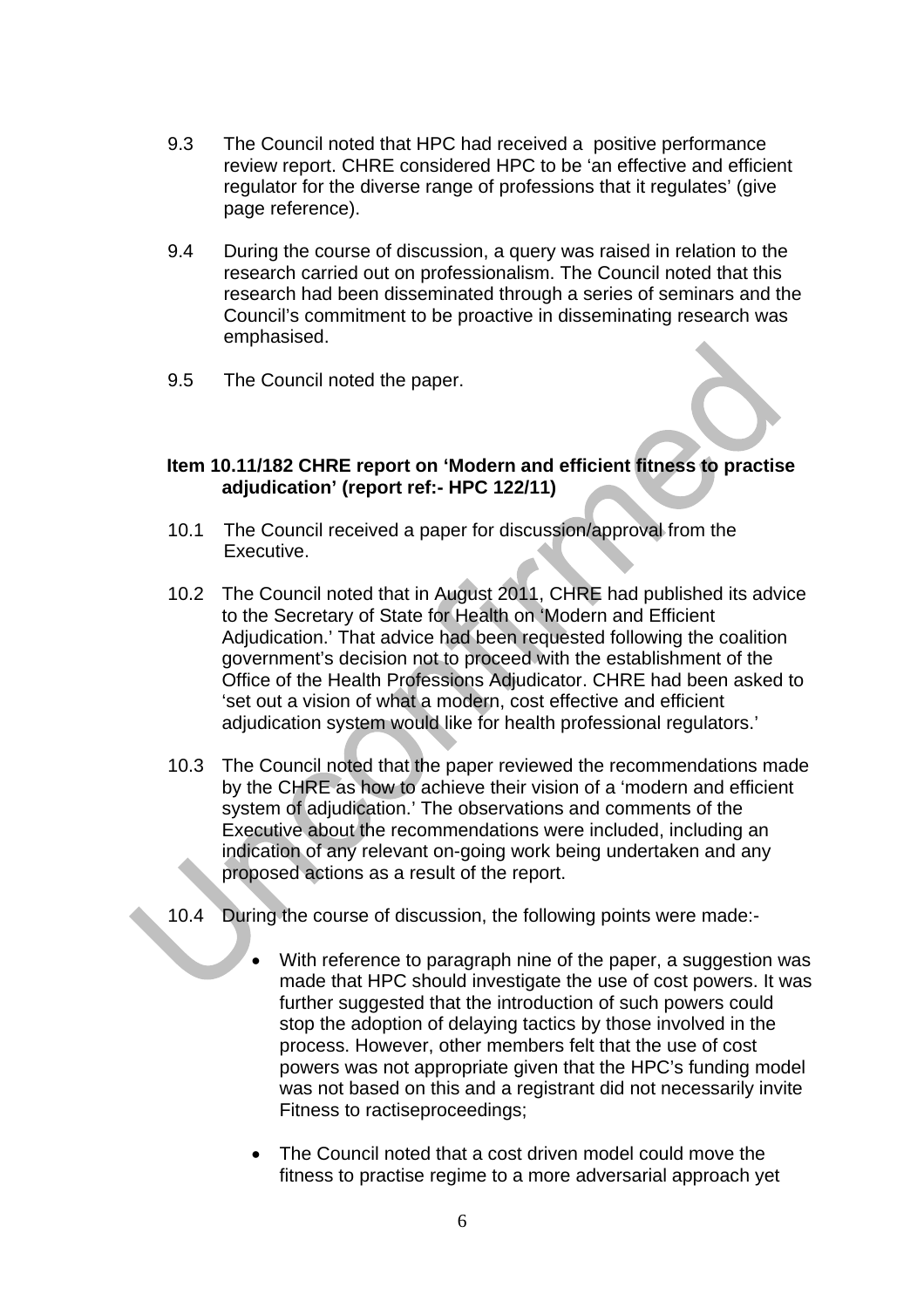HPC's regime had always been based on a restorative, rehabilitative approach;

- A suggestion was made that further information relating to cost powers was required in order to make an informed decision about how to proceed. On the basis that a clear steer was required from Council in order to inform the work being carried out by the Law Commission, the Executive undertook to submit a paper to the December meeting of Council;
- Concern was expressed that the Council was being asked to agree with the views of the Executive in relation to paragraph 9.2. The suggestion was made that the recommendation be amended so that Council "acknowledged" the views of the Executive. The Council concurred with this suggestion.

#### 10.5 The Council:-

a) Acknowledged the views of the Executive outlined at paragraph 9.2, as follows:-

The Executive considers that the use of cost powers in proceedings about the fitness to practise of individual registrants is disproportionate and not sufficiently aligned to the purpose of those proceedings. There are a number of reasons for this. Firstly, the purpose of the fitness to practise process is public protection and the HPC's approach as far as is possible is to align with the models of restorative and rehabilitative justice. The introduction of cost orders (combined with the bureaucracy and resource required to support them) appear more in line with a retributive model of justice. Second, a key component of fitness to practise proceedings is involvement with those proceedings. Insight is core to how those proceedings progress. If the registrant concerned was facing costs they may be reluctant to fully engage in the process, which could compromise the administration of justice.

- b) agreed the work plan set out in appendix one to the paper; and
- c) requested the Executive to submit a paper to the next meeting of Council providing further information on the issue of cost powers.

#### **Item 11.11/183 Outcome of consultation on the guidance on health and character (report ref:- HPC 123/11)**

11.1 The Council received a paper for discussion/approval from the Executive.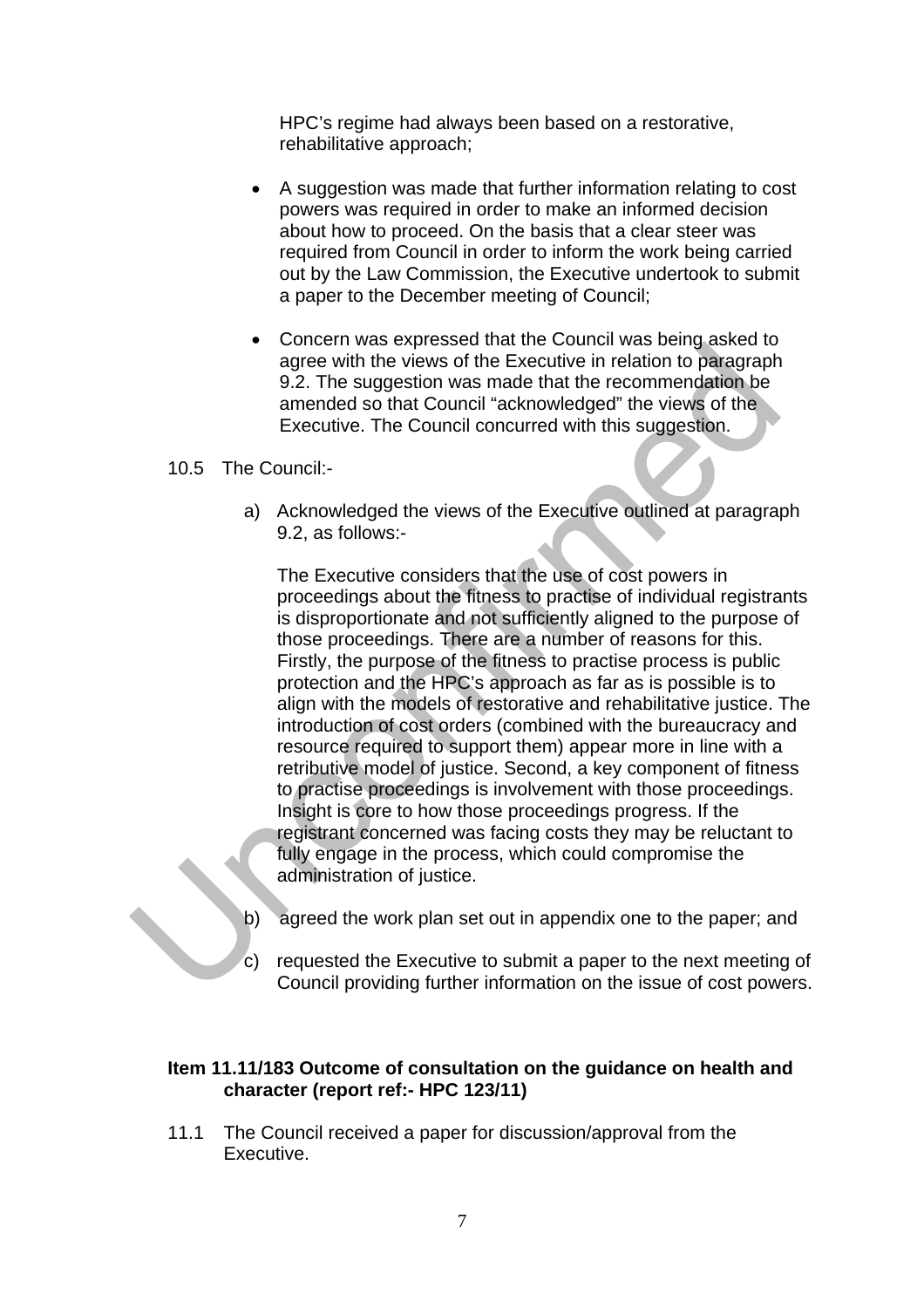- 11.2 The Council noted that HPC had consulted between 11 April and 1 July 2011 on proposed changes to 'Guidance on health and character'. Changes to the guidance were needed as a result of the Council's recent decisions to remove the health reference requirement for registration and to change the way HPC considered information provided by registrants through self-referral.
- 11.3 The Council noted that the paper set out the process of the consultation, an analysis of the responses received for each question and conclusions. In response to the submissions received as part of the consultation, the paper proposed a number of revisions to the guidance document to improve the clarity of the guidance. The paper also recommended that the amended guidance should now be approved for publication, subject to legal scrutiny and 'Plain English' requirements.
- 11.4 The Council:
	- a) agreed that the amended 'Guidance on health and character' should be approved for publication (subject to legal scrutiny and 'Plain English' editing requirements); and
	- b) the text of the consultation responses document should be approved for publication on the HPC website.

# **Item 12.11/184 Transfer of regulatory functions from General Social Care Council to HPC (report ref:- HPC 124/11)**

- 12.1 The Council received a paper for discussion/approval from the Executive.
- 12.2 In accordance with the decision of Council to be kept informed of ongoing work relating to the transfer of regulatory functions from the GSCC to the HPC, a verbal update was provided.
- 12.3 During the course of discussion, the following points were made:-
	- That the Health and Social Care Bill was due to enter Committee stage in the House of Lords in December;
	- That the Department of Health had issued a press release on 18 October 2011 stating that the GSCC would close on 31 July 2012 and its regulatory functions transferred to the HPC.
- 12.4 The Council noted the update.

Corporate Governance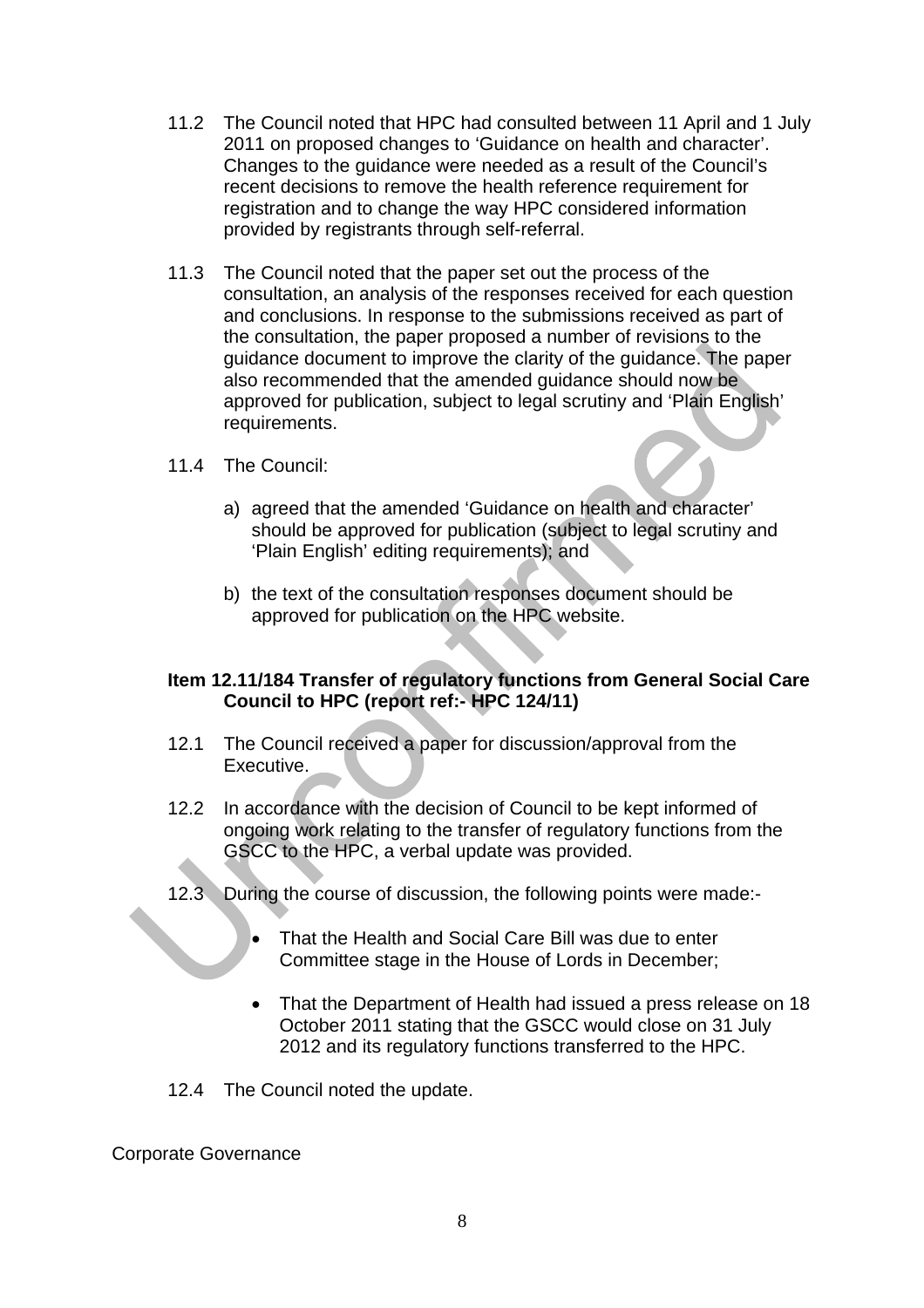# **Item 13.11/185 National Audit Office (NAO) audit report (report ref:- HPC 125/11)**

- 13.1 The Council received a paper for discussion/approval from the Executive.
- 13.2 The Council noted that the paper included the NAO audit completion report, following the audit of the year-end financial statements and draft 2010-11 annual report.
- 13.3 The Council noted the three observations identified during the audit, namely the issue of the deferred income balance, the capitalisation of training and support and the income recognition.
- 13.4 In discussion, the following points were made:-
	- That forensic auditors from Mazars had been commissioned to identify the issues within the accounting system in relation to differences in deferred income accounts;
	- That a "lessons learnt" paper on the issue of the deferred income account would be submitted to the Finance and Resources and Audit Committee and Council in due course.
- 13.5 The Council approved the NAO audit completion report for 2010-11.

# **Item 14.11/186 Draft annual report and accounts 2010-11 (report ref:- HPC 126/11)**

- 14.1 The Council received a paper for discussion/approval from the Executive.
- 14.2 The Council noted that the paper included the latest version of the draft annual report and accounts for the year ended 31 March 2011. It included feedback from the NAO. Baker Tilly Tax Advisory Services LLP had provided advice on the note relating to taxation in the financial statements.
- 14.3 The Committee noted that the annual report had been reviewed by the Audit Committee at their meeting immediately preceding the Council meeting that day. The Committee had agreed to recommend the draft annual report and accounts and the audit report to the Council.
- 14.4 The Council approved the annual report and accounts 2010-11.

# **Item 15.11/187 Nomination of Committee Chairs (report ref:- HPC 127/11)**

15.1 The Council received a paper for discussion/approval from the Executive.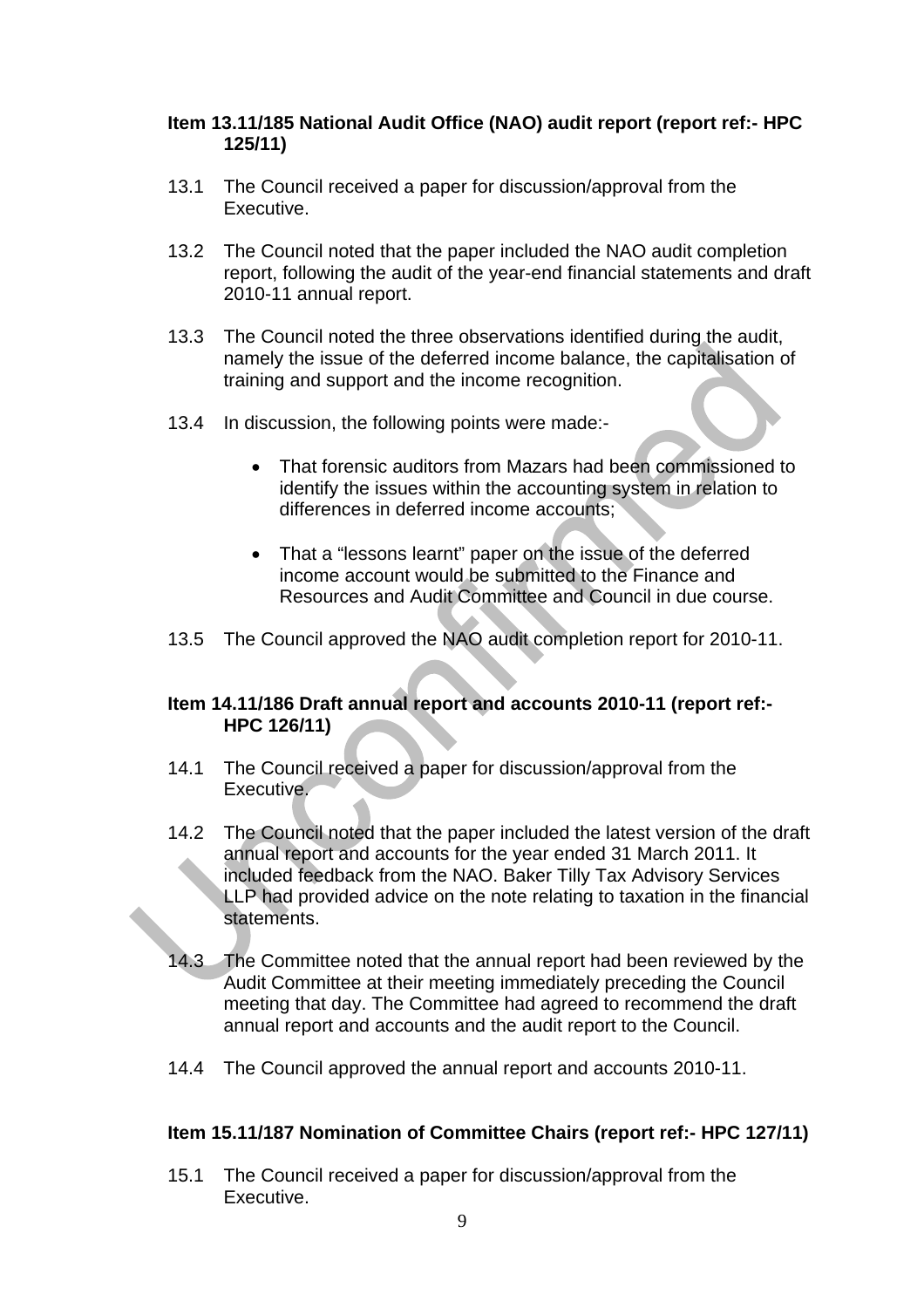- 15.2 The Council noted that, in July 2005, it had agreed the process for election of Committee Chairs. On 22 September 2011, it had agreed that each committee should nominate a Chair at their first meeting after 22 September. The Audit Committee had been asked to nominate a Chair at its meeting on 29 September 2011 and had nominated Jeff Lucas as Chair and as its observer at Finance and Resources Committee meetings. The Fitness to Practise Committee had been asked to nominate a Chair at its meeting on 13 October 2011 and had nominated Keith Ross as Chair.
- 15.3 The Council agreed to:
	- a) appoint Jeff Lucas as Chair of the Audit Committee and observer at the meetings of the Finance and Resources Committee for a term of two years;
	- b) appoint Keith Ross as Chair of the Fitness to Practise Committee for a term of two years.

### **Item 16.11/188 Minutes of the Finance and Resources Committee held on 7 September 2011 (report ref:- HP128/11)**

- 16.1 The Council received a paper for discussion/approval from the Executive.
- 16.2 The Council approved the recommendations therein.

#### **Item 17.11/189 Minutes of the Audit Committee held on 8 September 2011 (report ref:- HPC129/11)**

- 17.1 The Council received a paper for discussion/approval from the Executive.
- 17.2 The Council approved the recommendations therein.

#### **Item 18.11/190 Minutes of the Audit Committee held on 29 September 2011 (report ref:- HPC130/11)**

- 18.1 The Committee received a paper for discussion/approval from the Executive.
- 18.2 The Council approved the recommendations therein.

The Council noted the following items:-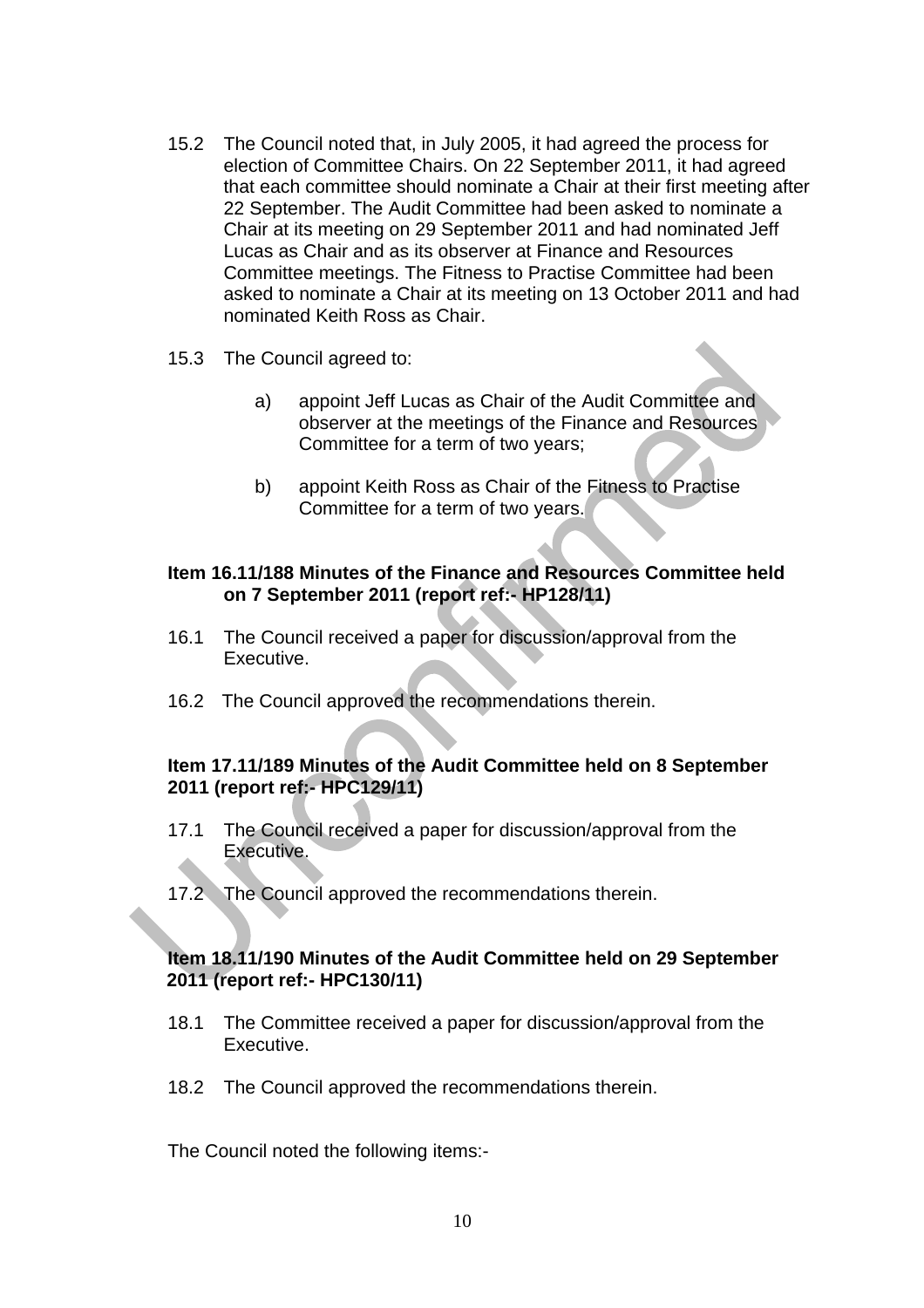**Item 19.11/191 Approval of the Welsh Language Scheme (report ref:- HPC 131/11)** 

#### **Item 20.11/192 Minutes of the Education and Training Committee held on 8 September 2011 (report ref:- HPC 132/11) Item 21.11/193 Any other business**

21.1 There was no other business.

# **Item 22.11/194 Date and time of next meeting**

22.1 The next meeting of the Council would be held at 10:30 am on Tuesday 6 December 2011.

# **Item 23.11/195 Resolution**

The Council agreed to adopt the following resolution:-

"The Council hereby resolves that the remainder of the meeting shall be held in private, because the matters being discussed relate to the following;

- (i) information relating to a registrant, former registrant or application for registration;
- (ii) information relating to an employee or office holder, former employee or applicant for any post or office;
- (iii) the terms of, or expenditure under, a tender or contract for the purchase or supply of goods or services or the acquisition or disposal of property;
- (iv) negotiations or consultation concerning labour relations between the Council and its employees;
- (v) any issue relating to legal proceedings which are being contemplated or instituted by or against the Council;
- (vi) action being taken to prevent or detect crime to prosecute offenders;
- (vii) the source of information given to the Council in confidence; or
- (viii) any other matter which, in the opinion of the Chair, is confidential or the public disclosure of which would prejudice the effective discharge of the Council's functions.

| <b>Item</b> | <b>Reason for Exclusion</b> |
|-------------|-----------------------------|
| 24          | ii, iii, iv, viii           |
| 25          |                             |
| 26          | ii                          |
| 27          | iv                          |
| 28          | iii, iv, v, viii            |
| 29          | ii, iv, viii                |
| 30          | iii, iv, viii               |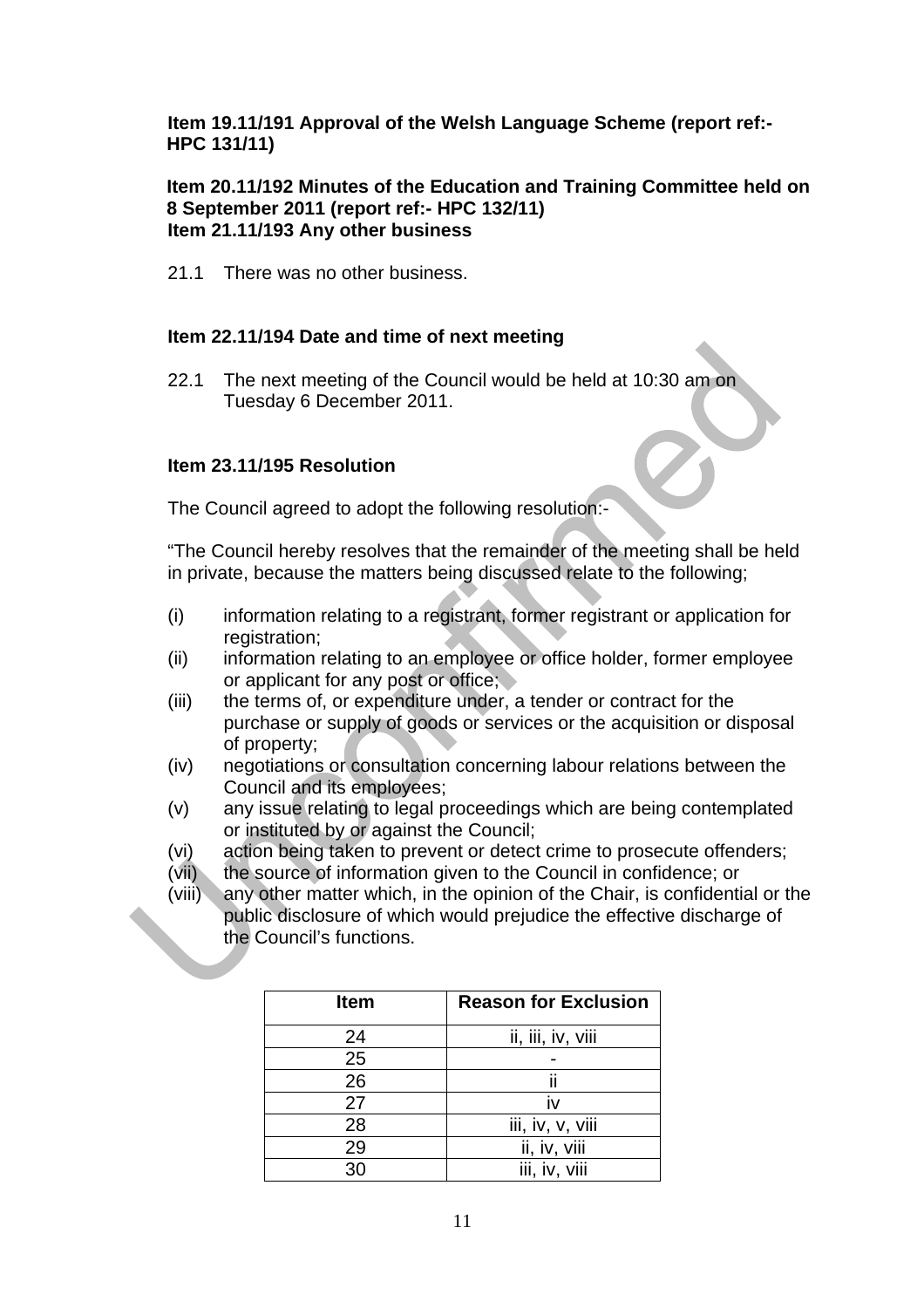# **Item 24.11/196 Minutes of the Private part of the Council meeting held on 22 September 2011 (report ref:- HPC133/11)**

24.1 The Council considered and approved the minutes of the private part of the Council meeting held on 22 September 2011.

# **Item 25.11/197 Matters arising**

25.1 The Council noted that there were no matters arising from the private part of the Council minutes of 22 September 2011.

### **Item 26.11/198 Membership of the Education and Training Committee (report ref:- HPC134/11)**

- 26.1 The Council approved the appointment of Non-Council Committee Members to the Education and Training Committee for a term of two years until October 2012 as follows:
	- (i) Appointment for first term:
		- June Copeman (Dietitian)
	- (ii) Appointment for second term:
		- Jo-ann Carlyle (Practitioner Psychologist)
		- Helen Davis (Orthoptist)
		- Stephen Hutchins (Prosthetist/Orthotist);
		- Stuart MacKay (Radiographer)
		- Jeff Seneviratne (Clinical Scientist)
			- Robert Smith (Biomedical Scientist)
				- Jois Stansfield (Speech and Language Therapist)
			- Stephen Wordsworth (Operating Department Practitioner)

# **Item 27.11/199 Transfer of regulatory functions from General Social Care Council to HPC (report ref:- HPC135/11)**

27.1 The Council noted that no further verbal update in relation to the transfer of the transfer of the regulatory functions from the General Social Care Council to HPC was required in the private part of the meeting.

#### **Item 28.11/200 Minutes of the private part of the Finance and Resources Committee held on 7 September 2011 (report ref:- HPC136/11)**

28.1 The Council received these minutes and approved the recommendations therein.